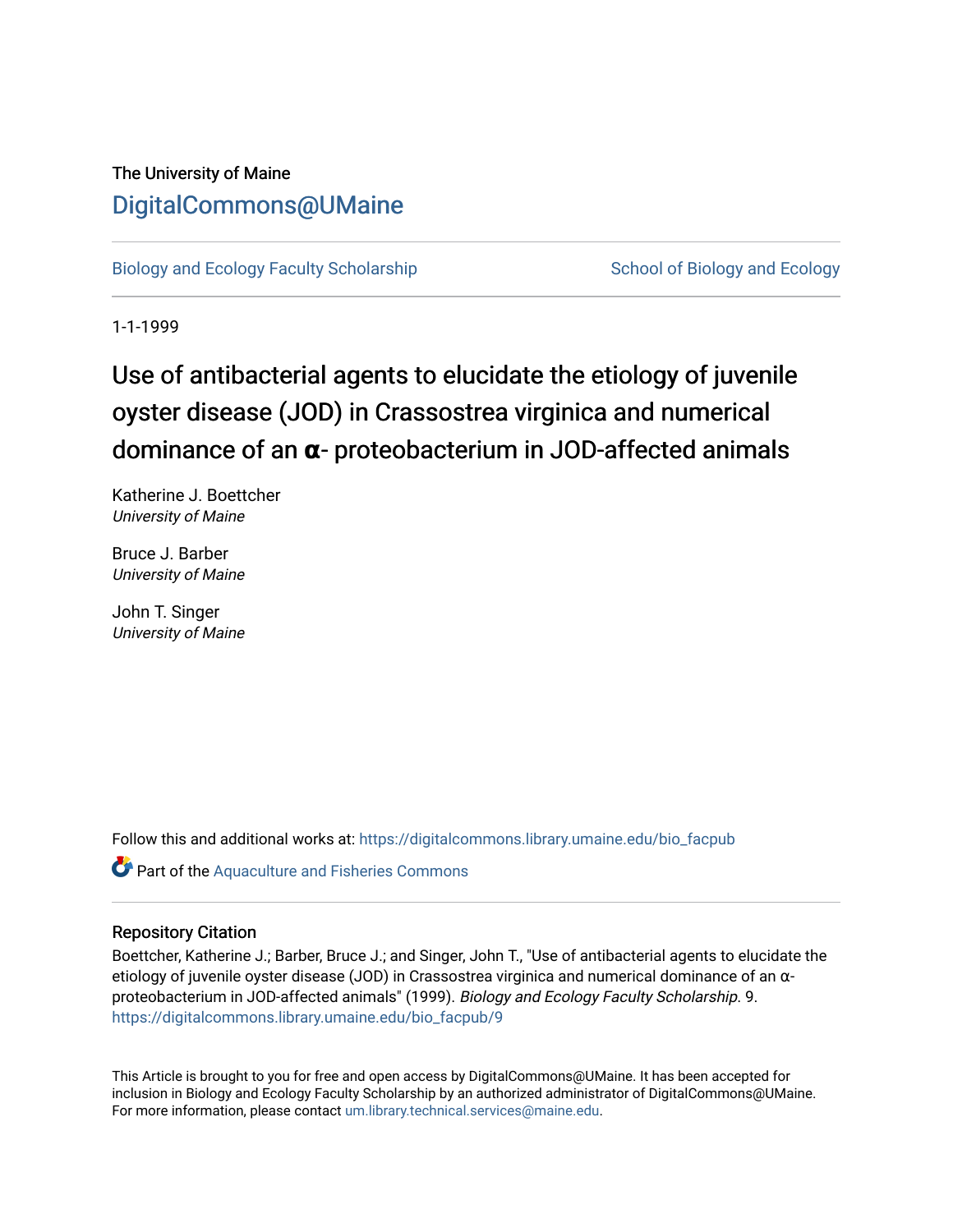## Use of Antibacterial Agents To Elucidate the Etiology of Juvenile Oyster Disease (JOD) in *Crassostrea virginica* and Numerical Dominance of an  $\alpha$ -Proteobacterium in JOD-Affected Animals†

KATHERINE J. BOETTCHER,<sup>1\*</sup> BRUCE J. BARBER,<sup>1</sup> and JOHN T. SINGER<sup>2</sup>

*School of Marine Sciences*<sup>1</sup> *and Department of Biochemistry, Microbiology, and Molecular Biology,*<sup>2</sup> *University of Maine, Orono, Maine 04469*

Received 22 December 1998/Accepted 6 April 1999

**Since 1988, juvenile oyster disease (JOD) has resulted in high seasonal losses of cultured Eastern oysters (***Crassostrea virginica***) in the Northeast. Although the cause of JOD remains unknown, most evidence is consistent with either a bacterial or a protistan etiology. For the purpose of discerning between these hypotheses, the antibacterial antibiotics norfloxacin and sulfadimethoxine-ormetoprim (Romet-B) were tested for the ability to delay the onset of JOD mortality and/or reduce the JOD mortality of cultured juvenile** *C. virginica***. Hatcheryproduced** *C. virginica* **seed were exposed in triplicate groups of 3,000 animals each to either norfloxacin, sulfadimethoxine-ormetoprim, or filter-sterilized seawater (FSSW) and deployed in floating trays on the Damariscotta River of Maine on 17 July 1997. Each week thereafter, a subset of animals from each group was reexposed to the assigned treatment. Repeated immersion in either a sulfadimethoxine-ormetoprim or a norfloxacin solution resulted in a delay in the onset of JOD mortality in treated animals and reduced weekly mortality rates. Weekly treatments with either norfloxacin or sulfadimethoxine-ormetoprim also resulted in a statistically significant reduction in cumulative mortality (55 and 67% respectively) compared to animals treated weekly with FSSW (81%) or those that had received only a single treatment with either norfloxacin, sulfadimethoxine-ormetoprim, or FSSW (77, 84, and 82%, respectively). Bacteriological analyses revealed a numerically dominant bacterium in those animals with obvious signs of JOD. Sequence analysis of the 16S rRNA gene from these bacteria indicates that they are a previously undescribed species of marine** a**-proteobacteria.**

The Eastern oyster, *Crassostrea virginica*, is the primary species of bivalve cultured in the northeastern United States (41). Growers who use hatchery-produced seed maintain the juveniles in floating trays for the first season of maturation. Epizootics of *C. virginica* during this "nursery" phase were unknown prior to the emergence of juvenile oyster disease (JOD) in the late 1980s. JOD has since become enzootic in several growout sites in Maine, Massachusetts, and New York, where annual JOD-attributable losses may exceed 90% of the total production (9, 12).

JOD affects only cultured Eastern oysters, and although the impact of this disease may vary from year to year, animals  $<$  25 mm in shell height appear to be especially vulnerable and incur the highest mortality (9, 12). In areas where JOD is enzootic, JOD episodes occur late in the summer (July to September), when water temperatures exceed 20°C and salinities are 27 to 33 ppt (4, 9, 12). Affected oysters first exhibit a reduction in growth rate, followed by morphological signs such as fragile and uneven shell margins, cupping of the left valve, and mantle retraction and abnormalities. In addition, a generalized host response is often manifested as the deposition of a thick ring of proteinaceous material (conchiolin) around the periphery of the mantle (9, 12). Deaths are observed coincident with or

shortly after the onset of such signs, and within a period of a single week, losses may exceed 50% (4, this study).

Efforts to isolate a putative pathogen have been unsuccessful, and standard histological examinations of diseased animals have failed to reveal a conspicuous association of any single protozoan, bacterial, or viral agent (9, 17, 34, 35). Likewise, there is no evidence that JOD results from the presence of noxious phytoplankters (28, 30), yet the agent is believed to be biological because the disease has been successfully transmitted between animals in laboratory-maintained aquaria (30). On the basis of the accumulated evidence, and because there seems to be no other plausible origin, it is now generally believed that JOD is caused by a previously unrecognized protistan or bacterial pathogen.

Some researchers have observed coccoid bodies of uncertain origin in the mantle lesions of JOD-affected animals (9, 16, 29, 39). These Feulgen-positive basophilic bodies have been interpreted as either evidence of a parasitic life stage (16, 29, 39) or degenerating oyster hemocytes (9). Additionally, there has been success in reducing mortalities of experimentally infected animals with erythromycin (30). This result was interpreted by the investigators to be consistent with a protistan etiology because this antibiotic may be effective against some protists. However, considering that the primary use of erythromycin is to control bacterial infections, this result is not compelling evidence that excludes bacteria as the etiological agent.

Bacteria have been observed in mantle lesions of JOD-affected animals (9), and there are striking similarities between JOD and the brown ring disease of Manila clams caused by the bacterium *Vibrio tapetis* (8, 18, 32, 33). To test the hypothesis that JOD may be caused by a *Vibrio* sp., Lee et al. (28) con-

<sup>\*</sup> Corresponding author. Present address: Department of Biochemistry, Microbiology, and Molecular Biology, University of Maine, Orono, ME 04469. Phone: (207) 581-2822. Fax: (207) 581-2801. Email: boettche@maine.maine.edu.

<sup>†</sup> This is Maine Agricultural and Forestry Experiment Station Publication number 2328.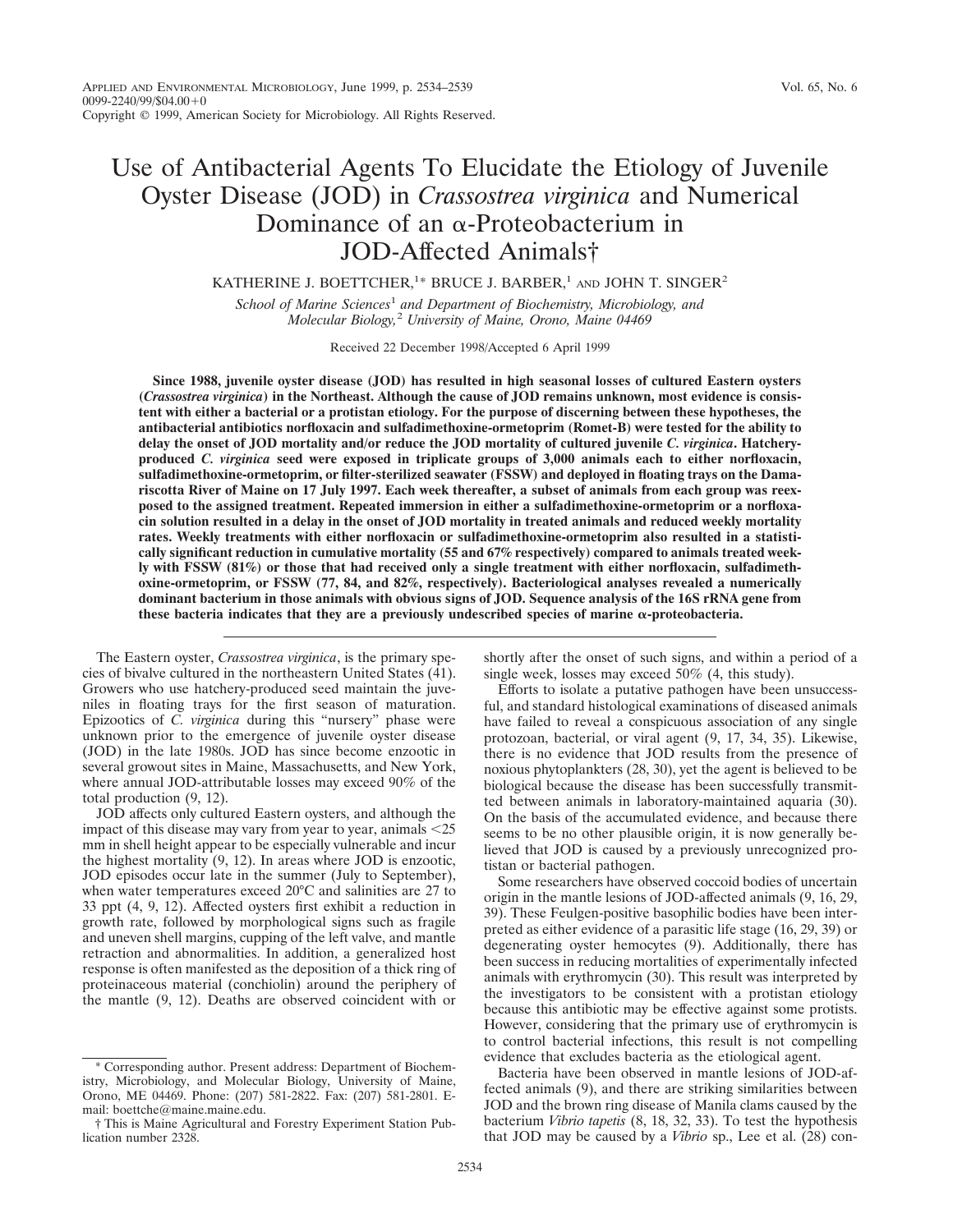Mortality data were subjected to the arcsine transformation prior to analysis (44). A standard one-way analysis of variance and Dunnett's post-hoc test ( $\alpha$  = 0.05) were conducted on the transformed CM data by using the Statmost 3.5 statistical package (Dataxiom Software, Inc., Los Angeles, Calif.). Growth data were analyzed by using a standard analysis of variance and Dunnett's post-hoc test.

**Bacteriological analyses of oysters.** The 10 seed animals were homogenized whole (in two groups of five) in 0.5 ml of sterile 70% seawater. The samples were serially diluted in sterile 70% seawater and spread onto SWT agar plates. On all other dates, unless otherwise noted, animals from any given tray were processed together. After rinsing with FSSW  $(3 \times 40 \text{ ml in a sterile petri plate})$ , the adductor muscle of each animal was severed by using a flame-sterilized scalpel and forceps. Tissues were removed and combined in 0.4 ml of sterile 70% seawater and homogenized with a sterile pellet pestle. The samples were then diluted and plated as described above. All plates were incubated for 7 days at 23°C before enumeration of CFUs to estimate total recoverable bacteria. The culture plates were also inspected visually for the presence of numerically dominant colony morphologies, and representatives of abundant types were transferred to fresh medium for further characterization.

**Phenotypic analyses of bacteria.** Determination of Gram reaction, motility (in a wet mount), catalase activity, oxidase activity, and reaction in oxidative-fermentative medium were performed in accordance with standard methods (40). The capacity for anaerobic growth was tested by using an anaerobic-bag system (Marion Scientific, Kansas City, Mo.). Selected isolates were also tested for growth on Marine Agar 2216 (Difco) and thiocitrate sucrose bile salts medium (BBL, Cockeysville, Md.).

Twenty-five selected oyster isolates and five control strains (two *Escherichia coli* and three *Aeromonas salmonicida*) were tested for susceptibility to norfloxacin and sulfadimethoxine-ormetoprim in a disk diffusion assay. The oyster isolates were unable to grow on the standard antibiotic testing medium (Mueller-Hinton agar), so all testing was performed on SWT agar. Bacteria from agar plates were inoculated into 5 ml of SWT broth and grown to an optical density at 600 nm of 0.16 (equivalent to a 0.5 McFarland turbidity standard) or adjusted to this density with diluent if necessary. A sterile cotton swab was moistened with the standardized bacterial suspension and used to inoculate the surface of a 150-mm-diameter SWT agar plate. A disk impregnated with either norfloxacin (10  $\mu$ g) or sulfadimethoxine (23.8  $\mu$ g)-ormetoprim (1.2  $\mu$ g) was applied to the center of either half of the inoculated plate. All plates were incubated at 23°C, and the resulting zones of inhibition were measured with digital calipers to the nearest millimeter.

**DNA purification, amplification of 16S rRNA genes (rDNAs), and sequence analysis.** Genomic DNA was prepared from bacterial cultures as described by Meade et al. (31) and diluted to 10  $\mu$ g ml<sup>-1</sup> in 10 mM Tris-HCl-1 mM EDTA (pH 8.0). The primers used for amplification of 16S rDNAs were previously described (26) and correspond to *E. coli* positions 8 to 27 (primer 27F) and 1492 to 1510 (primer 1492R). Each 50-µl PCR mixture contained 50 ng of genomic DNA, 2 mM MgCl<sub>2</sub>, amplification primers (100 nM each), and 200  $\mu$ M each deoxynucleoside triphosphate in  $1 \times$  thermophilic DNA polymerase buffer (Promega, Madison, Wis.). After an initial 4-min denaturing step (94°C), one wax *Taq* bead (Promega Hot Start; 1.25 U/bead) was added to each reaction tube and the tubes were held at 94°C for an additional 2 min. The thermocycler (Techne Ltd., Duxford Cambridge, United Kingdom) was then set to run 35 cycles under the following conditions: 40 s of denaturing (94°C), 30 s of annealing (62°C), and 60 s of elongation (72°C), followed by an additional 7 min of elongation at the end of the program. The PCR products were purified by using a Centricon-100 microconcentrator (Amicon Inc., Beverly, Mass.), and the purity and concentration of the DNA were analyzed by electrophoresis on a  $1\%$  agarose gel (36). The purified products were sequenced at the University of Maine's DNA sequencing facility by using the ABI Prism Dye Terminator Cycle Sequencing Ready Reaction Kit with Amplitaq DNA polymerase FS (Applied Biosystems Inc., Foster City, Calif.). The primers used for sequencing included 27F and 1492R, as well as 530F, 519R, 907R, and 926F (26, 27).

An unambiguous consensus sequence of 1,390 bp was produced by analysis with Sequence Navigator software (Applied Biosystems, Inc.) and subjected to BLAST analysis (2). The three sequences identified by the BLAST program as producing significant alignments were downloaded and manually aligned with the *C. virginica* small pink (CVSP) colony type sequence across 1,294 nucleotides. Gaps were not included in the calculation of percent nucleotide identity between aligned sequences.

**Nucleotide sequence accession numbers.** The nucleotide sequences of the strain CV919-312 and CV1010-362 rDNAs have been submitted to GenBank and assigned accession no. AF114484 and AF114485, respectively.

#### **RESULTS**

**Environmental conditions.** Water temperature at the nursery site had reached 21°C approximately 3 weeks prior to the deployment date (Fig. 1). In the weeks thereafter, mean tem-

juvenile oysters and water and sediment samples were monitored from May to September of 1993 at a nursery in New York that experiences seasonal deaths due to JOD. Concentrations of *Vibrio* spp. in both sediments and oysters were observed to significantly increase once the water temperature exceeded 20°C, and deaths of juveniles were observed shortly thereafter (within 1 to 2 weeks). However, no single *Vibrio* sp. was consistently isolated from JOD animals, and attempts to reproduce JOD signs with a number of *Vibrio* isolates were unsuccessful. The potential involvement of bacteria other than *Vibrio* spp. in JOD-associated deaths was not investigated.

In this study, we used the antibacterial agents norfloxacin and sulfadimethoxine-ormetoprim (5:1) (Romet-B; Ziegler Brothers, Gardners, Pa.) in an effort to help elucidate the etiology of JOD. These antibiotics are both broad spectrum and bactericidal via inhibition of DNA unwinding and folic acid synthesis, respectively (14, 20). Specifically, we were interested in determining if the onset and impact of JOD could be affected by exposure to antibacterials. In addition, in an effort to discern the involvement of bacteria other than *Vibrio* spp., a nonselective medium was used for bacteriological analyses to maximize the recovery of total viable bacteria from healthy, JOD-affected, and recovered oysters.

#### **MATERIALS AND METHODS**

**Media and antibiotics.** Bacteria were isolated and maintained on a seawaterbased complex medium (SWT) (7). Strains were stored at  $-80^{\circ}$ C in SWT containing 12.5% glycerol. Hugh-Leifson oxidative-fermentative medium was prepared as previously described (40).

Stock solutions of norfloxacin (Sigma, St. Louis, Mo.) and sulfadimethoxineormetoprim were prepared in 1 N NaOH (Baker, Phillipsburg, N.J.) at 20 mg ml<sup>-1</sup>. Bath solutions contained each antibiotic at 20  $\mu g$  of active ingredients  $ml^{-1}$  and NaHCO<sub>3</sub> at 1% (wt/vol) in filter-sterilized seawater (FSSW).

**Oyster treatments and deployment.** Approximately 9,000 juvenile *C. virginica* (2.5-mm shell height) were obtained from a local shellfish hatchery. Ten animals were set aside for subsequent bacteriological analysis. The remaining animals were divided into three equal groups, and each group was treated in triplicate (approximately 1,000 animals per treatment) by immersion in either FSSW or a norfloxacin or sulfadimethoxine-ormetoprim solution for a period of 3 h. The animals were then rinsed with seawater, and each container of 1,000 animals was again divided into two equal groups. One group of each of these pairs was designated the repeat-treatment group and thereafter received weekly treatments of the corresponding antibiotic or FSSW. The other group of each pair was designated the single-treatment group and was not subsequently exposed to either antibiotic or FSSW.

Each group of approximately 500 animals was placed into open-ended mesh bags (33 by 61 cm) constructed of fiberglass window screen (1-mm<sup>2</sup> openings) for a density of approximately 5,000 m<sup>-2</sup>. Each bag was then closed via attachment to a rectangular frame (36 by 36 cm) constructed of 0.5-in. PVC pipe, placed into buoyant polyethylene cages (7.6 by 41 by 51 cm), and deployed at a commercial nursery on the Damariscotta River in Maine ( $44^{\circ}$  1' 00" N,  $69^{\circ}$  32' 45" W). Water temperature at this site was recorded every 12 h by an automatic temperature logger (Ryan RTM 2000; Ryan Instruments, Redmond, Wash.), and salinity measurements were taken weekly with an optical refractometer.

**Weekly sampling and monitoring.** At 1-week intervals after the initial date of deployment, all 18 bags of animals were retrieved from the floating trays. Each bag of animals in the repeat-treatment group was emptied into a separate container (nine total) and reexposed via immersion to the assigned treatment for 3 h. During this time, animals in the single-treatment group were left in their bags and kept immersed in flowing seawater. After removal from the treatment solutions, the repeat-treatment animals were rinsed in fresh seawater. The total numbers of live and dead animals in all groups were recorded, and dead animals (i.e., empty shells and those with decaying meat) were removed. Growth performance was monitored by measuring the shell heights, with digital calipers  $(±0.1$ mm), of 30 randomly selected animals from each bag. Sampling for bacteriological analyses was conducted biweekly. At least three animals were removed from each bag, sealed in waterproof baggies, and packed in ice. Each week following the completion of sampling, all bags were redeployed in floating cages at the nursery site.

**Mortality assessment and statistical analyses.** Instantaneous mortality (*i*) represents the percentage of animals on any given date that had died during the interval since the previous sampling date. Thus, each week, the number of animals redeployed at the nursery site equaled the total number of animals alive at the end of the previous week minus the number of animals that had died (*i*)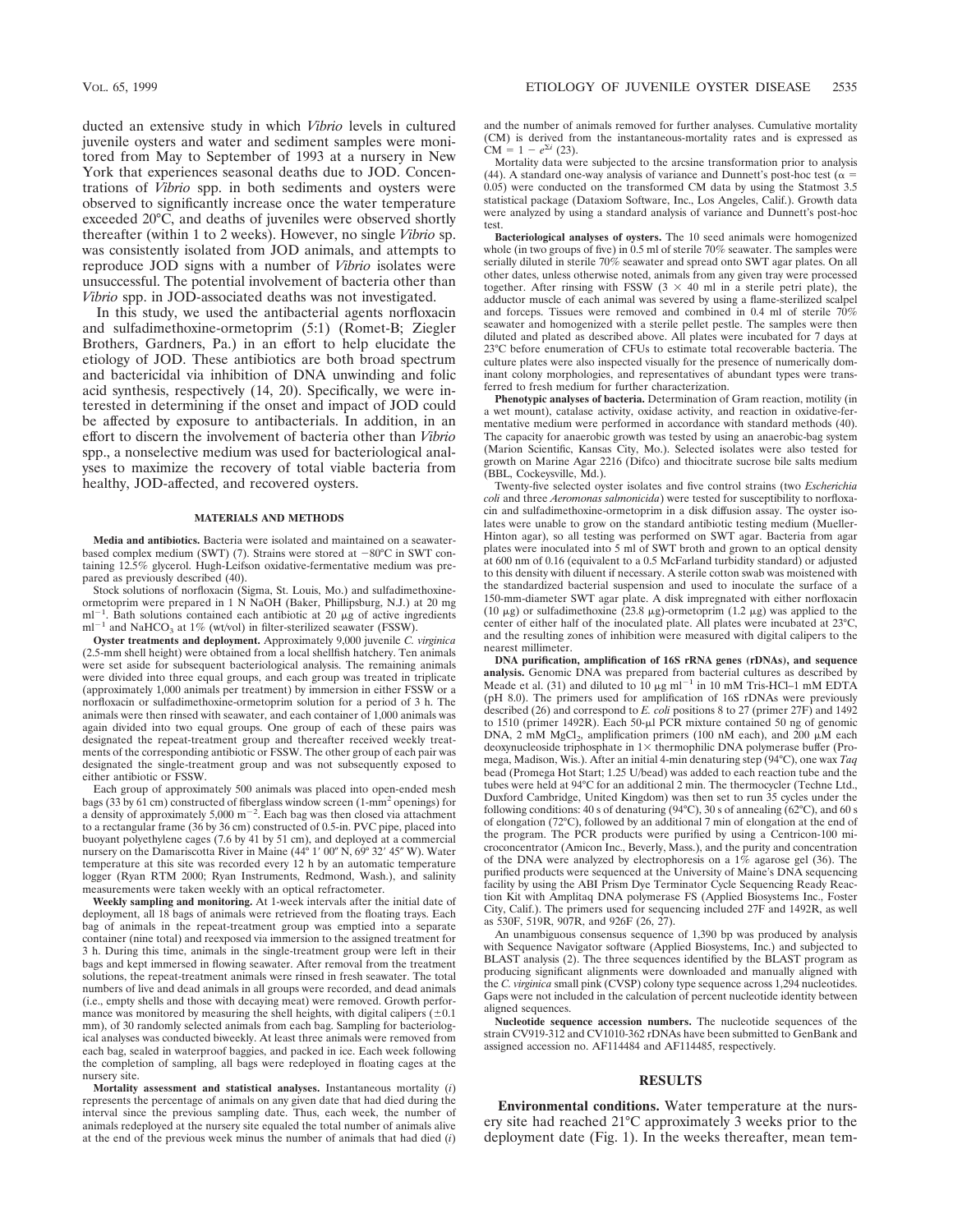

FIG. 1. Mean weekly water temperature  $(\blacksquare)$  and salinity  $(\lozenge)$  at the Damariscotta River nursery site from June to November 1997. The deployment date (D) and onset of deaths (M) are indicated.

peratures stayed between 20 and 22°C before the first deaths due to JOD occurred in late August. The water temperature was 19°C when deaths began occurring and continued to decrease throughout the period during which deaths due to JOD occurred. Salinities were fairly constant (between 30 and 33 ppt) from July to November (Fig. 1).

**Growth and JOD onset.** Juvenile *C. virginica* in all groups exhibited rapid growth during the first 4 weeks following deployment at the nursery site (Fig. 2). However, between 13 and 20 August, little growth was noticed in the three single-treatment groups and the FSSW repeat-treatment group (Fig. 2). In addition, animals in these four groups had developed other characteristic signs of JOD, including fragility of the shell margins, exaggerated cupping of the left valve, and mantle retraction. Juveniles receiving weekly treatments of sulfadimethox-



FIG. 2. Growth of experimental groups of *C. virginica*. The mean shell height of 30 randomly selected animals from each triplicate bag was determined and then used to derive the mean shell height of each experimental group. Symbols:  $\triangle$ , single FSSW treatment;  $\bigcirc$ , single sulfadimethoxine-ormetoprim treatment;  $\Box$ , single norfloxacin treatment;  $\blacktriangle$ , repeat FSSW treatment;  $\blacklozenge$ , repeat sulfadimethoxine-ormetoprim treatment; ■, repeat norfloxacin treatment.



FIG. 3. Weekly mortality rates of experimental groups of *C. virginica*. Rates were calculated as described in Materials and Methods, and the symbols are as defined in the legend to Fig. 2. The data represent the mean of three replicate trays in each group.

ine-ormetoprim and norfloxacin had also begun to show overt signs of JOD at this time, but fewer individuals appeared to be affected, and the signs were less pronounced. Reductions in the growth rates of animals in the sulfadimethoxine-ormetoprim and norfloxacin repeat-treatment groups were not observed for another 1 and 2 weeks, respectively.

Animals exposed weekly to the antibacterials exhibited overall better growth. On each sampling date after 27 August, the mean shell height of animals in the norfloxacin repeat-treatment group was significantly greater ( $P \le 0.05$ ) than that of animals in the single-treatment groups and the FSSW repeattreatment group. Animals in the sulfadimethoxine-ormetoprim repeat-treatment group achieved greater shell heights than animals that had received only a single treatment with either norfloxacin or sulfadimethoxine-ormetoprim. These differences were statistically significant on four of the six sampling dates after 10 September.

**Effect of antibiotics on mortality due to JOD.** Greater than 99% of all deaths were associated with overt signs of JOD. Deaths were first observed on 27 August, and the highest instantaneous mortality rates for animals in the single-treatment and FSSW repeat-treatment groups were observed on 3 September (Fig. 3). Repeated exposure to sulfadimethoxineormetoprim resulted in a 1-week delay in maximum instantaneous mortality rates, while the norfloxacin repeat-treatment groups did not exhibit peak mortalities until 24 September, 3 weeks after the highest mortalities occurred in the FSSW repeat-treatment group and all of the single-treatment groups (Fig. 3). Instantaneous mortality rates in the sulfadimethoxineormetoprim and norfloxacin repeat-treatment groups did not exceed 25%, compared to peak mortality rates of between 35 and 50% in animals in the single-treatment groups and FSSW repeat-treatment animals (Fig. 3).

CMs in the single-treatment groups were 77, 84, and 82% for the norfloxacin, sulfadimethoxine-ormetoprim, and FSSW treatments, respectively (Fig. 4). Similarly, 81% of the animals in the FSSW repeat-treatment group died from JOD. Weekly treatments with either norfloxacin or sulfadimethoxineormetoprim resulted in statistically significant reductions in CM of 55 and 67%, respectively (Fig. 4;  $P = 0.00008$ ).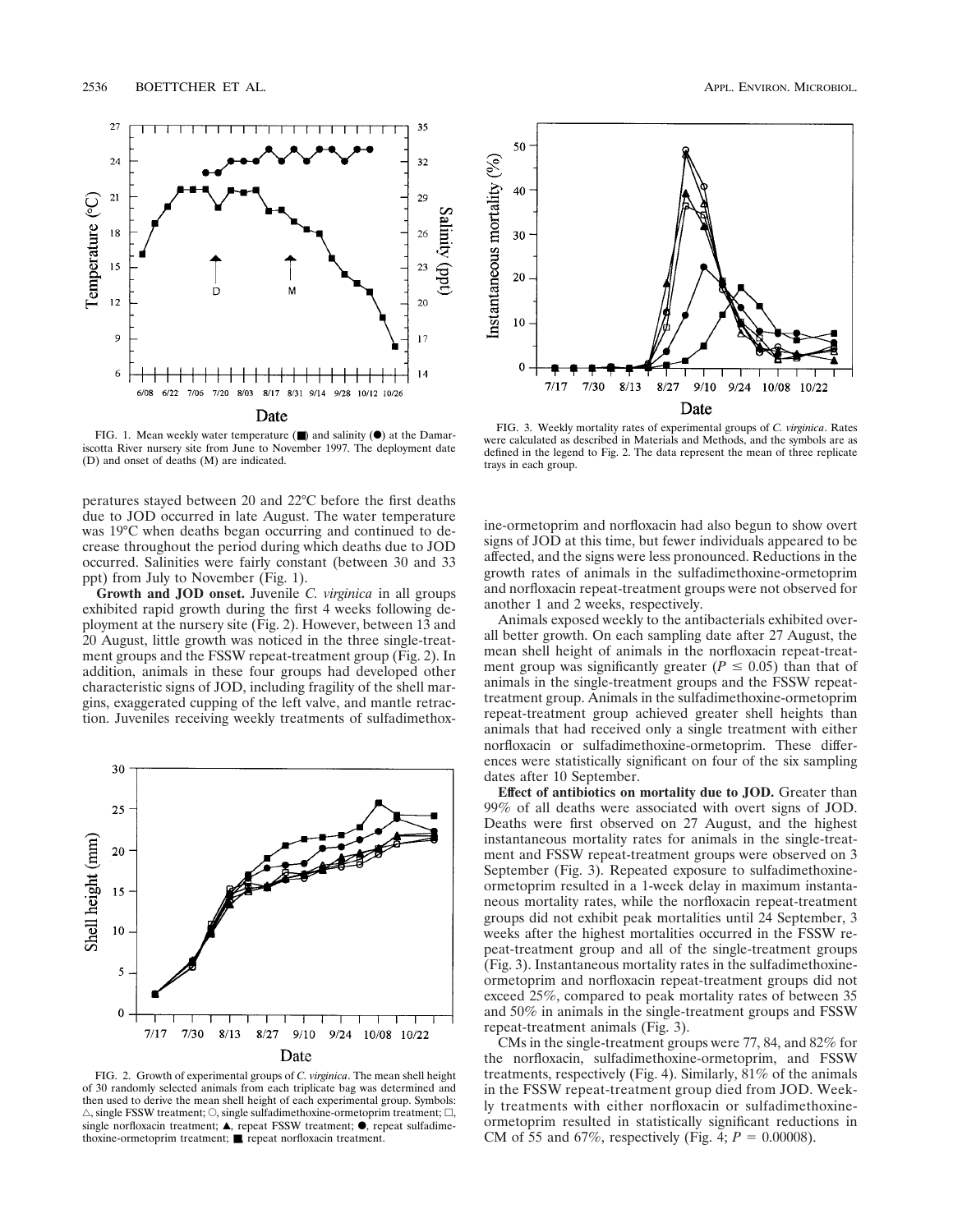

FIG. 4. CM of experimental groups of *C. virginica*. Calculations are described in Materials and Methods, and symbols are defined in the legend to Fig. 2. The data represent the mean of three replicate trays in each group.

**Bacterial counts and presence of a dominant colony type.** Juvenile oysters obtained from the hatchery contained approximately  $9.0 \times 10^4$  recoverable CFUs per animal (meat and shells combined). All subsequent bacteriological analyses were conducted on aseptically dissected tissues. Throughout the course of the study, the total number of bacteria recovered from oyster meat ranged from below 100 CFU mg<sup> $-1$ </sup> to above  $3 \times 10^3$  CFU mg<sup>-1</sup>. Still, the lowest counts were obtained in samples prior to the onset of JOD, while samples that included animals showing overt signs of JOD yielded counts that were elevated approximately 10-fold. For example, the mean numbers of CFUs recovered from oysters before (13 August) and after (27 August) the onset of mortality due to JOD were  $3.0 \times$  $10^2$  and  $1.6 \times 10^3$  mg<sup>-1</sup>, respectively. In addition, five apparently healthy animals and five animals with JOD signs were removed on 10 September and processed individually for bacteriological analyses. Samples from animals without overt signs of JOD yielded  $2.0 \times 10^2$  CFU mg<sup>-1</sup>, while  $1.7 \times 10^3$  CFU  $mg^{-1}$  were recovered from affected animals.

Based on visual inspection of colony types, there was a high diversity of bacteria isolated from the hatchery seed oysters and oyster meat prior to 27 August. That is, on plates with between 20 and 200 CFUs, it was unusual for any colony morphology to represent more than 10% of the total isolates. However, beginning on 27 August and continuing throughout the period during which deaths due to JOD occurred, the presence of a numerically dominant colony type was observed. These colonies took 4 to 5 days to achieve a diameter of 1 mm on SWT agar and comprised between 30 and 95% of the total recoverable CFUs (Fig. 5). They were uniformly round, nonmucoid, and nonpigmented until after approximately 7 days, when the colonies exhibited a distinct light pink coloration (the CVSP colony type). Frozen stocks of 120 isolates recovered over a 7-week period were stored for further characterization.

On the last sampling date (29 October), many animals exhibited renewed shell growth (a sign of improved health). Bacteriological analyses of these animals  $(n = 6)$  revealed an absence or very low prevalence of CVSP bacteria  $\left( \langle 1\% \rangle \right)$  of the total CFUs). In contrast, CVSP bacteria were still isolated at this time in significant numbers (between 18 and 60% of the total CFUs) from animals that did not exhibit such signs of recovery from JOD.



FIG. 5. Percentages of total CFUs recovered from weekly samples that exhibited the distinct colony morphology of CVSP bacteria as described in the text. The data represent the mean of six experimental groups, and the error bars represent 1 standard deviation.

**Characterization of the dominant CFU.** All 120 CVSP isolates exhibited the following characteristics. They were gramnegative rods (approximately  $0.25$  by  $1.0 \mu m$ ), exhibited flagellar motility, were oxidase positive, were weakly catalase positive, and produced no reaction in oxidative-fermentative medium. Of 10 isolates tested, none were found to be capable of anaerobic growth. The 25 isolates tested for susceptibility to norfloxacin and sulfadimethoxine-ormetoprim exhibited similar sensitivities to these antibiotics (Table 1). The average zone of inhibition resulting on CVSP bacterium-inoculated plates was at least twice the size recorded for each of the resistant control organisms tested.

Genomic DNA was prepared from two CVSP bacteria

TABLE 1. Susceptibility of norfloxacin-sensitive and norfloxacinresistant *E. coli*, sulfadimethoxine-ormetoprim-sensitive and sulfadimethoxine-ormetoprim-resistant *A. salmonicida*, and CVSP isolates to norfloxacin and sulfadimethoxine-ormetoprim

| Organism(s)                       | Source or<br>isolation date <sup>b</sup> | No. of<br>strains | Mean inhibition zone<br>diam $(mm)^a \pm SD$ |                                      |
|-----------------------------------|------------------------------------------|-------------------|----------------------------------------------|--------------------------------------|
|                                   |                                          |                   | Nor-<br>floxacin                             | Sulfa-<br>dimethoxine-<br>ormetoprim |
| E. coli KD65                      | Drlica and Zhao                          | 1                 | 37                                           | 30                                   |
| $E.$ coli KD66 <sup>c</sup>       | Drlica and Zhao                          |                   | 22                                           | 22                                   |
| A. salmonicida 80204              | G. Olivier                               |                   | 39                                           | 21                                   |
| A. salmonicida 96276 <sup>d</sup> | G. Olivier                               |                   | 41                                           | 6                                    |
| A. salmonicida $96362^d$          | G. Olivier                               | 1                 | 39                                           | 6                                    |
| <b>CVSP</b> isolates              | 09/17/97                                 | 5                 | $48 \pm 1.3$                                 | $19 \pm 0.9$                         |
| <b>CVSP</b> isolates              | 09/24/97                                 | 5                 | $49 \pm 1.6$                                 | $19 \pm 1.7$                         |
| <b>CVSP</b> isolates              | 10/01/97                                 | 5                 | $51 \pm 1.8$                                 | $21 \pm 2.0$                         |
| <b>CVSP</b> isolates              | 10/08/97                                 | 5                 | $51 \pm 0.9$                                 | $20 \pm 1.9$                         |
| <b>CVSP</b> isolates              | 10/29/97                                 | 5                 | $51 \pm 1.2$                                 | $21 \pm 2.2$                         |

*<sup>a</sup>* Zones were measured after 48-h incubation of *E. coli* and *A. salmonicida* and after 72-h incubation of CVSP isolates. Five CVSP isolates collected on each of five isolation dates were tested. Each disk (impregnated with either norfloxacin [10  $\mu$ g] or sulfadimethoxine [23.8  $\mu$ g]-ormetoprim [1.2  $\mu$ g]) was 6 mm in diam-<br>eter, and all zones were measured to the nearest millimeter.

<sup>b</sup> This study was the source of all of the CVSP isolates tested.

*<sup>c</sup>* Norfloxacin-resistant strain.

*<sup>d</sup>* Sulfadimethoxine-ormetoprim-resistant strain.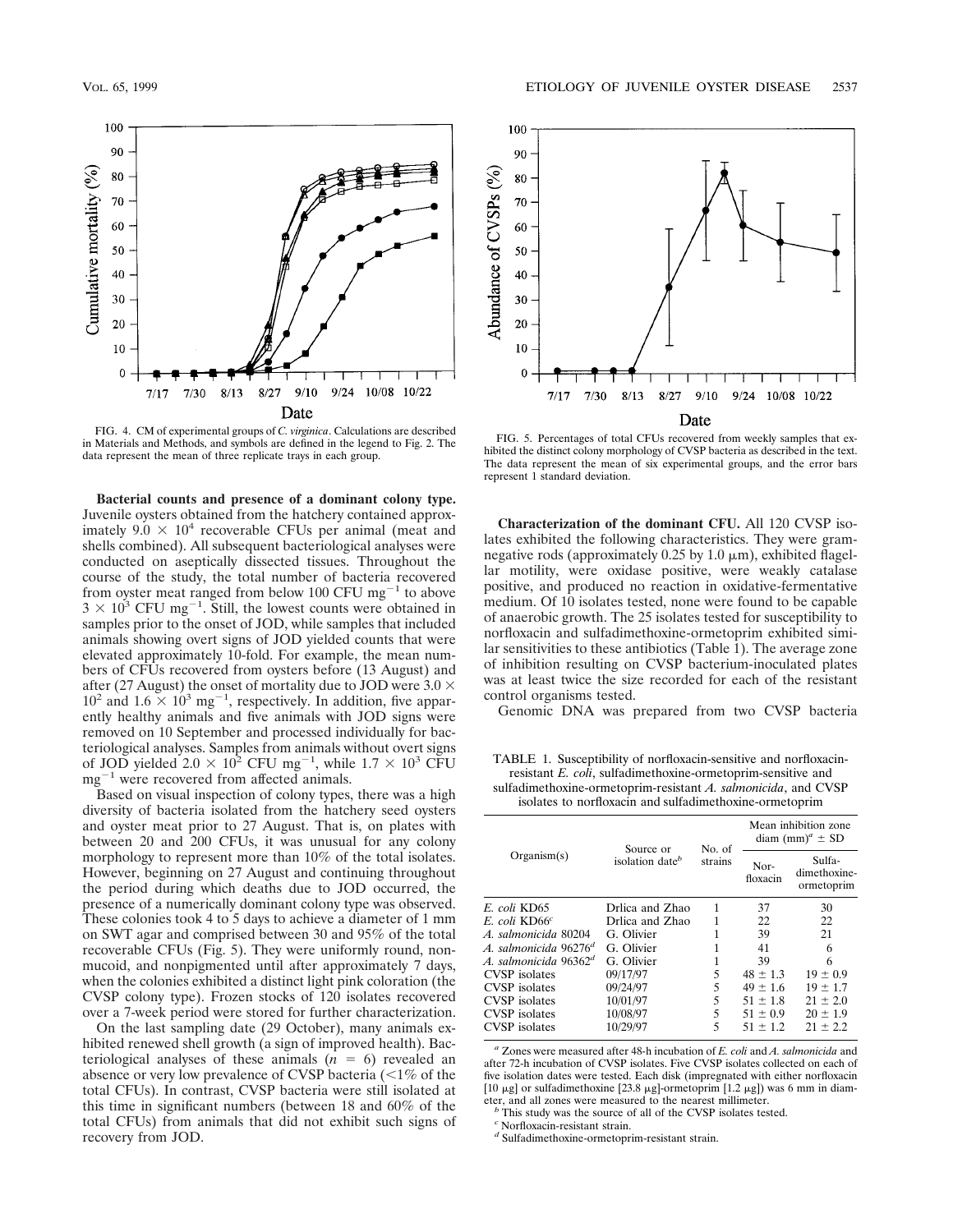(strains CV919-312 and CV1010-362) that had been isolated 3 weeks apart. Using PCR, we amplified 16S rDNAs from these strains; we then purified the products and submitted them for sequencing. These rDNAs yielded identical unambiguous sequences of 1,390 bp. The 16S rDNAs of  $\alpha$ -proteobacterium MBIC3951, *Roseovarius tolerans* (24), and marine bacterium isolate SRF3 were identified by the BLAST program as producing the most significant alignments with the CVSP sequence. The corresponding accession numbers of these sequences are AB018689, Y11551, and AJ002565. The sequence identity percentages of the sequences aligned (excluding gaps) with the CVSP sequence were calculated to be 96.0, 94.8, and 94.4%, respectively.

#### **DISCUSSION**

The transmissibility of JOD among oysters held in artificial seawater (30) suggests that JOD is caused by a biological agent. Specifically, a previously unknown bacterial or protistan pathogen is believed to be involved, although certain environmental factors and/or abiotic agents may also contribute to the development of JOD in areas where JOD is enzootic. Antibacterial agents were used in the current study for the sole purpose of gaining insight into the nature of the JOD agent. Norfloxacin and sulfadimethoxine-ormetoprim were selected because they possess the following desired properties: (i) a broad spectrum of activity against bacteria (and each agent affects essential but unrelated bacterial enzymes); (ii) bactericidal rather than bacteriostatic activity, making them useful for short-term immersions; (iii) selective toxicity for bacteria; and (iv) activity and stability in seawater  $(1, 10, 14, 20, 42)$ .

The effects of a single immersion and a weekly immersion regimen were tested because we believed that there could be three principle processes by which bacteria might be involved in deaths due to JOD. First, generalized bacterial colonization of seed oysters in the warm, nutrient-rich environment of a shellfish hatchery might predispose animals to infection by the primary JOD agent (bacterial or protistan). Alternatively, seed oysters could be colonized by a specific bacterium during production in a hatchery that later (given the appropriate environmental conditions) may contribute to mortality due to JOD. Lastly, the oysters may become colonized by a primary bacterial agent and/or secondary opportunists after deployment at sites where JOD is enzootic.

To date, the occurrence of JOD has not been correlated with the source of seed oysters (5, 9, 17). Together with our finding that the timing and patterns of JOD-induced mortality were similar in animals that either received a single-treatment bath or were exposed to just FSSW (either on the day of deployment or weekly), we think it is unlikely that hatchery-acquired bacteria contribute either directly or indirectly to JOD. Instead, the delay and reduction in animal mortality observed when a repeat antibiotic exposure schedule was used are consistent with the presence of an infective bacterium at the site where JOD is enzootic.

Animals receiving weekly treatment with either norfloxacin or sulfadimethoxine-ormetoprim exhibited significantly enhanced growth. Although previous experiments have shown that larger animals are less susceptible to death due to JOD, in this study, all animals had achieved similar sizes when the first signs of JOD appeared. Thus, the effect of the antibacterial agents on mortality does not appear to be a side effect of this eventual growth advantage. In fact, the antibiotic treatments more likely resulted in increased growth by delaying the onset of JOD and the usual accompanying adverse effects on growth rates. Another consideration is the possible effect of declining

temperatures on the reduction of the mortality rate of animals receiving repeat therapy. Specifically, both field and laboratory transmission experiments have shown that temperature is a factor in the development of JOD (9, 30). However, although cooler water temperatures may result in a delay in the onset of external signs of JOD, CM is not ultimately reduced compared to that of cohorts reared at a warmer site (13). Thus, the results of our study indicate that the delay and significant reduction of deaths due to JOD experienced by animals exposed to weekly 3-h immersions in either norfloxacin or sulfadimethoxineormetoprim were a direct result of the bactericidal activities of these agents.

We discovered that a numerically dominant bacterium (designated CVSP) was present in JOD-affected oysters. In contrast, there were no distinct colony morphology types consistently recovered from healthy oysters (before the onset of JOD) or from animals showing renewed shell growth. The demonstrated sensitivity of the CVSP isolates to norfloxacin and sulfadimethoxine-ormetoprim is consistent with a proposed role for these bacteria in mortality due to JOD. The 16S rDNA sequences of two representative CVSP isolates were found to be identical and aligned most closely with the 16S rDNAs of marine members of the  $\alpha$ -proteobacteria. Interestingly, several species of marine  $\alpha$ -proteobacteria have just recently been identified as symbionts of a variety of marine plant and animal species  $(3, 6, 11, 25, 37)$  and there is growing interest in their role as members of coastal (21), Antarctic ice (22), and hydrothermal-vent (43) communities.

There are several reasons why these  $\alpha$ -proteobacteria may have not been reported in prior investigations of the etiology of JOD. The best explanation may be that no one suspected the primary involvement of bacteria other than *Vibrio* spp. in JOD. Members of this genus are the most common pathogens of cultured bivalves (15, 38), and there are strong similarities between JOD and a similar *Vibrio*-caused disease of Manila clams (18, 33). Consequently, investigators have specifically tried to isolate *Vibrio* spp. from JOD-affected animals by using enrichment techniques and selective media (19, 28, 30) that are unsuitable for the growth of CVSP bacteria. Even when nonselective media are used, the CVSP type of bacteria may be missed because they grow slowly at 23°C (the temperature normally used for incubation during routine recovery of bacteria from shellfish). Many marine *Vibrio* spp. form visible colonies within a day at 23°C, yet it takes at least 4 days at this temperature for a CVSP bacterium to achieve a colony diameter of 1 mm on either SWT or Marine Agar 2216. Other biases may be a result of how animals were treated prior to dissection. In one series of experiments, a 10% bleach solution was used to sterilize the surfaces of JOD-affected animals before dissection and processing for bacteriological analyses (30). This approach is problematic because evidence suggests that the JOD agent is primarily associated with external mantle and periostracum tissues (9). Young oysters (especially those with uneven valves that result from JOD) are unable to form a watertight seal, so it is likely that such treatment resulted in an inaccurate assessment of resident bacteria. Indeed, those investigators reported that they were unable to recover any bacteria from bleach-treated oysters by direct plating.

The results of this study provide evidence that a previously unidentified species of  $\alpha$ -proteobacteria is involved in JOD mortality. To our knowledge, this study also documents the first successful cultivation of marine  $\alpha$ -proteobacteria from a defined animal host. CVSP bacteria may be the etiological agent of JOD or efficient colonizers of affected animals. We did not observe the presence of CVSP bacteria in animals before deaths began occurring, which might indicate that these